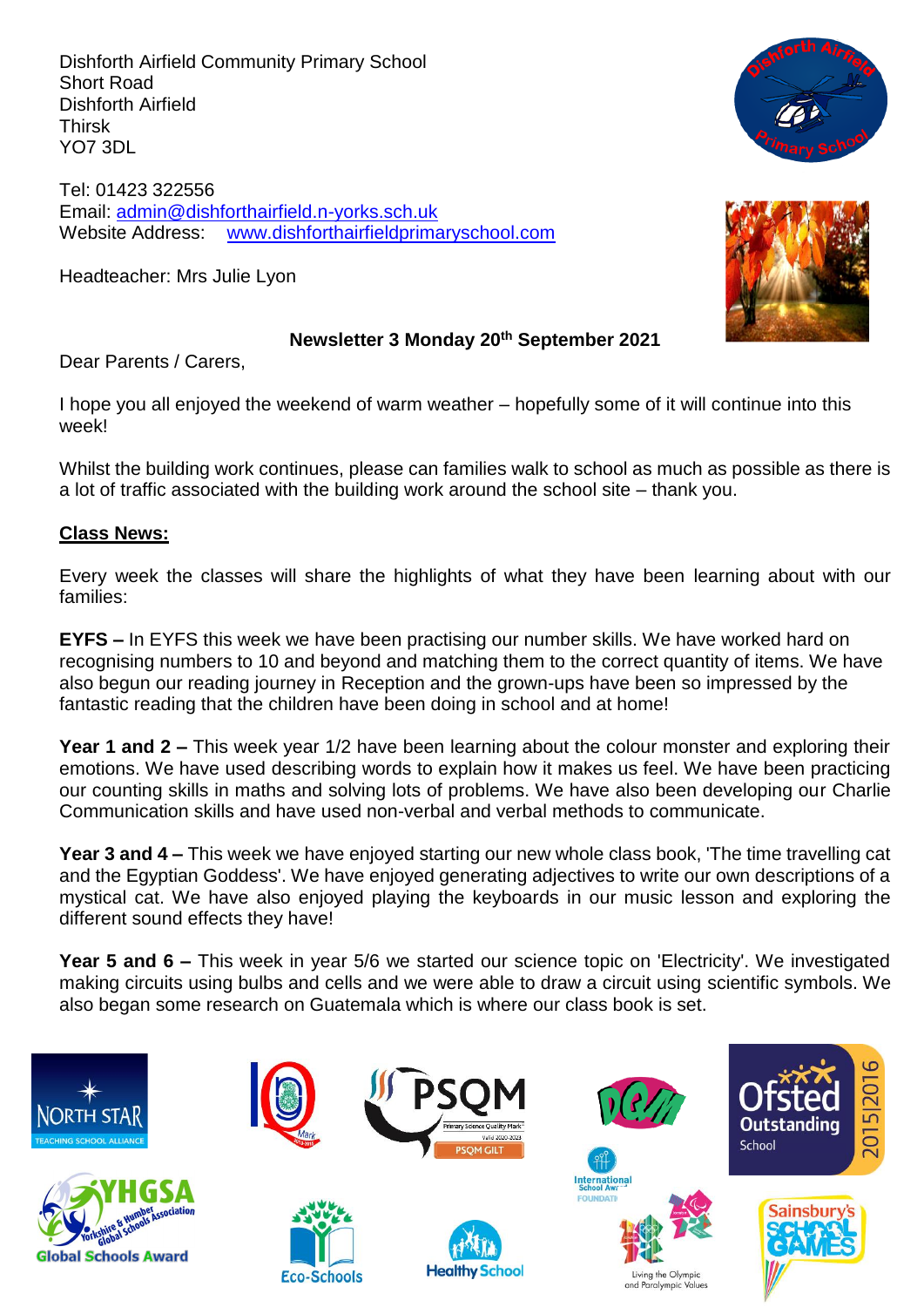# **Welcome**

A very warm welcome to Theo who has joined us today in Reception.

### **Early Reading and Phonics Session for Reception Parents – Monday 20th September**

On Monday 20th September at 2.30pm, Mrs Luke is holding an information session for parents on Early Reading and Phonics. This is aimed at parents of children in Reception and will be held in the school hall.

#### **Tips for learning spellings at home**

Please find attached with this newsletter a document with a variety of strategies for supporting learning spellings at home.

In addition to this, please find useful information and support on our school website for helping children with their homework.

#### **Parents Evening**

Parents Evening will be week commencing the  $18<sup>th</sup>$  October – further details will follow in due course.

#### **Clubs**

A letter regarding clubs the teachers will offer for this term will be sent home this week.

#### **Collecting children at home time**

If you have arranged for another person to collect your child / children from school, then please ensure you have communicated this to the class teacher and / or the office staff otherwise we won't let them leave school!

# **Keep in touch – School Facebook Page**

Please ensure you are signed up to the school Facebook page so that we can get in touch with families quickly.

#### **Key Stage 2 trip to Carlton Lodge – this Friday**

On Friday 24<sup>th</sup> September Key Stage 2 children are visiting Carlton Lodge for a day of outdoor and adventurous activities. This is fully funded by school. Children need to arrive at school by 8.30am on this day and they will be back at school at 5.10pm. All children need to bring a complete spare set of clothes in a named bag in case they get wet!

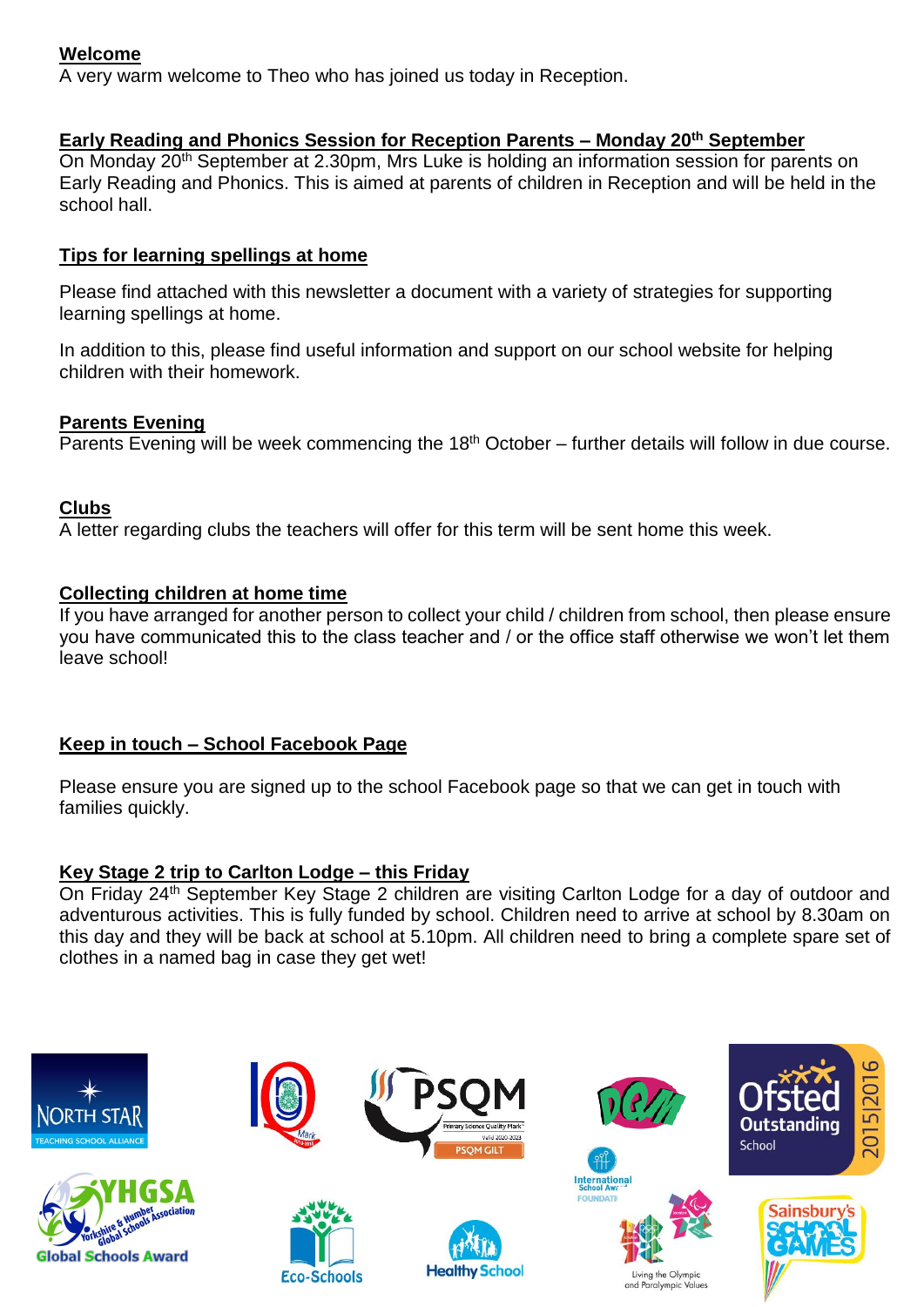# **Advance notice – no after school Dandelions on 10 th November 2021**

There will be no after school Dandelions childcare on Wednesday 13<sup>th</sup> January 2021 due to staff training.

# **Promotional School Dinners**

**National Poetry Day – Thursday 7th October**

Margherita Pizza Potato Smiles, Peas and Baked Beans

Upside Down Apple Slice and Ice-cream

*Join us for a yummy meal that is sure to make you smile, Plus with all that energy; you'll be able to run a mile!*

**Bonfire Night – Friday 5th November**

Sloppy Joe Style Sausages in a Bun Or Bonfire Bean & Cheese Pie With Crusty Bread

> Potato Wedges Sweetcorn and Peas

Chocolate & Vanilla Swirls With an Apple Wedge

# **Child Flu Immunisation**

Flu immunisation from 9am on the 17th November

The **nasal influenza** vaccination is being offered to all children in Reception-Year 11. Our team is scheduled to visit Dishforth Airfield Community Primary School this Autumn as part of this programme. If you would like your child to receive this immunisation in school, please ensure your consent form has been submitted within one week of receiving this letter.

Please see below for details of how to consent for your child

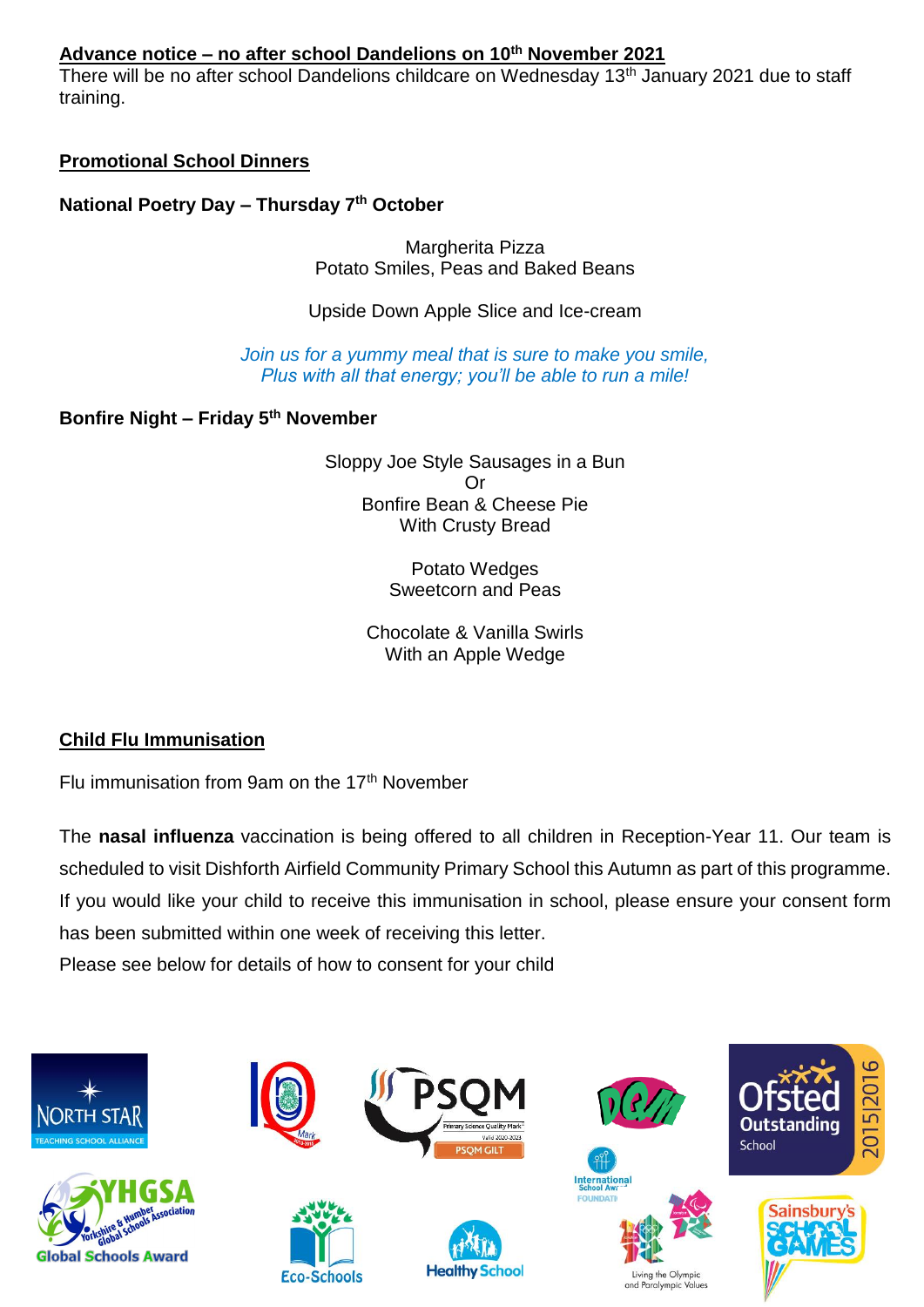# *How do I give my consent?*

- 1. Go to [https://www.hdft.nhs.uk/fluconsent/](https://www.hdft.nhs.uk/fluconsent)
- 2. Enter the School Code **121332** and click **"Find School"**.
- 3. **Complete the form** with your child's information and parent/guardian contact information\*.
- 4. Click the **green "Submit" button**.

# **Fundraising Opportunity – Morrisons 'It's Good to Grow'**

There is an opportunity through Morrisons to collect 'Grow Tokens' for every £10 spent in store which would enable school to purchase gardening equipment. If you are shopping in store, please think of us!!

<https://my.morrisons.com/blog/community/good-to-grow/>



# [It's Good to Grow -](https://my.morrisons.com/blog/community/good-to-grow/) Morrisons Blog

Collect FREE gardening equipment for your school. For every £10 you spend (in store or online) at Morrisons, you'll get a Grow Token to help your school get everything they need to get growing. Download the MyMorrisons app today to start collecting Grow Tokens and choose the school you'd like to donate them to. my.morrisons.com

# **AWARDS**

# **Celebration Assembly**

On Friday, we have our Celebration Assembly. This week the following children were given our weekly awards;

# **Celebration Cup**

The cup this week goes to someone who is a shining example of our school values. We have been so impressed with this person's compassion, respect and cooperation and we feel very lucky to have them in our class!



Keep up your super work – we can't wait to see all of the things you achieve this year.

Congratulations and well done to …

Eliana!

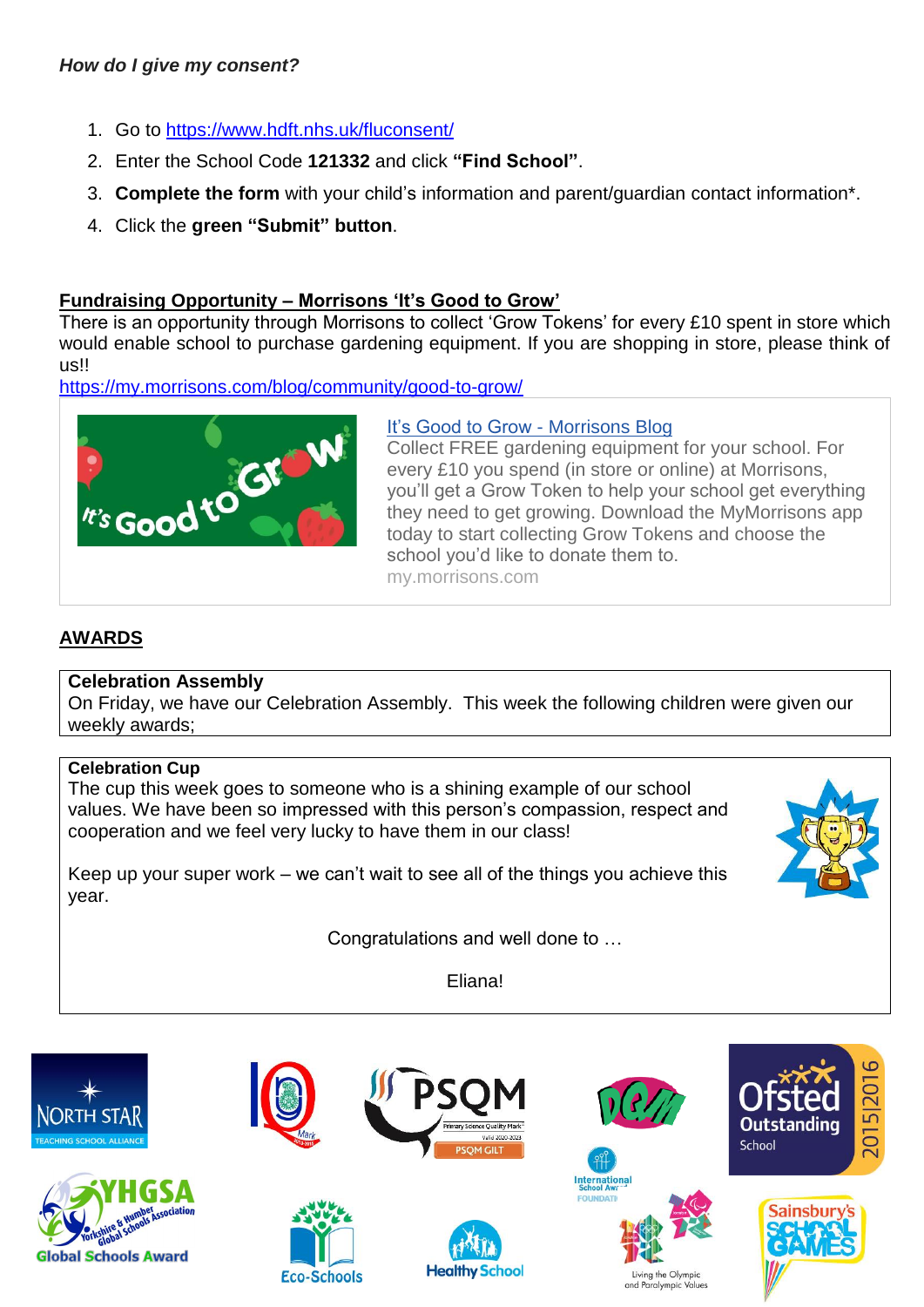#### **Ribbons**



**EYFS** – The ribbon this week goes to someone who has really impressed us with how well he has settled into school life. He is a friendly member of our class who always tries his hardest with his learning. Well done Samuel!

**Year 1 / 2–** This week the ribbon goes to someone who has been demonstrating our school values, being a good friend and a wonderful role model in our class. Well done to Lewis!

**Year 3 / 4** – The ribbon this week goes to someone who has settled into school life at Dishforth Airfield so well. We have been really impressed with this person's hard work and resilience and with how they have shown lots of compassion whilst making new friendships. Keep up the great work! Well done to Libbie!

**Year 5 / 6** – The ribbon this week goes to someone who has settled into our school so well. This person is polite, kind and is trying their best in every lesson. We are so glad this person joined our class and our school! Well done to Rose!

#### **Values in Action**

This week our Values Award goes to Alexia for showing respect and compassion by being kind and helping a younger child in school.



Alexia was nominated by Kelsey.

Well done, Alexia!

#### **Attendance** Good attendance at school is key to your child's progress.

| Week Commencing 13th September 2021 |                 |            |                 |  |  |  |
|-------------------------------------|-----------------|------------|-----------------|--|--|--|
| <b>Reception</b>                    | <b>Year 1/2</b> | Year $3/4$ | <b>Year 5/6</b> |  |  |  |
| 93%                                 | 93%             | 97%        | 99%             |  |  |  |

Kind regards,

Mrs Julie Lyon Head Teacher







**Eco-Schools** 







Living the Olympic and Paralympic